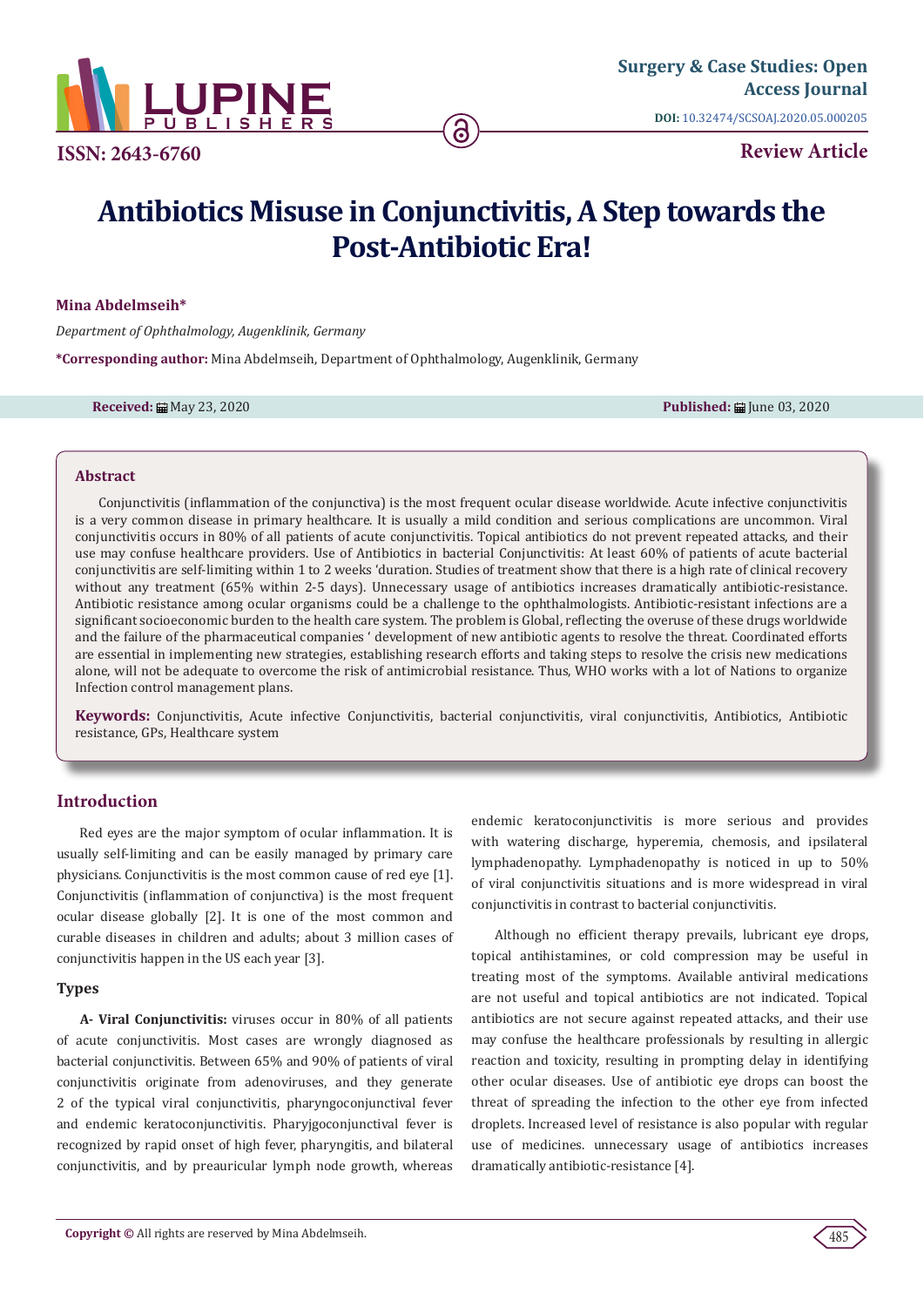**B-Allergic conjunctivitis:** is a group of illnesses impacting the ocular surface and is usually associated with type 1 hypersensitivity. The ocular area inflammation (usually mast cell driven) results in itchiness, ripping, lid and conjunctival edema–redness, and photophobia during the acute stage and can lead to late-phase reaction (with associated eosinophilia and neutrophilia) in some patients. Topical corticosteroids drugs are used in serious situations but are associated with an increased threat for the development of cataracts and glaucoma. Thus, there is a global search for new biotargets for the treatment of these illnesses. There is no role of antibiotics in allergic conjunctivitis [5].

**c- Bacterial Conjunctivitis:** The occurrence of bacterial conjunctivitis was approximated to be 135 in 10 000 in one study. Contaminated fingertips, oculogenital spread, and contaminated fomites are typical routes of transmitting. In addition, certain conditions such as stress, and immunosuppressed status predispose to bacterial conjunctivitis. The most common infection for bacterial conjunctivitis are staphylococcal species, followed by Streptococcus pneumoniae and Haemophilus influenzae. In children, the disease is often due to H influenzae, S pneumoniae, and Moraxella catarrhalis. The course of the disease usually continues for 7 to 10 days.

Hyperacute bacterial conjunctivitis provides a serious massive purulent discharge and reduced visual acuity. It is often associated with eyelid swelling, tenderness, and preauricular adenopathy. It is often due to Neisseria gonorrhoeae and provides probability for corneal involvement and following corneal perforation. Treatment for hyperacute conjunctivitis due to N. gonorrhoeae includes intramuscular ceftriaxone, and chlamydial infection should be treated accordingly.

Chronic bacterial conjunctivitis is used to explain any conjunctivitis for long-term more than a month, with Staphylococcus aureus, Moraxella lacunata, and enteric viruses being the most typical causes in this setting; ophthalmologic assessment should be encouraged for management. Signs and symptoms include red eye, purulent or mucopurulent discharge, and chemosis. The period of incubation and communicability is approximately 1 day to one week. Bilateral involvement of the eyelids and sticking of the eyelids, lack of itchiness, and no history of viral conjunctivitis are strong beneficial predictors of bacterial conjunctivitis. Severe purulent discharge should always be cultured and gonococcal conjunctivitis should be considered. Conjunctivitis which is not responding to standard antibiotic therapy in sexually active patients should be suspected as chlamydial infection. Possibly bacterial keratitis is common in contact lens users, who should be treated with topical antibiotics and must be referred by ophthalmologist and contact lens must be discouraged.

Use of Antibiotics in Bacterial Conjunctivitis: At least 60% of patients of acute bacterial conjunctivitis are self-limiting within 1 to two weeks duration. Although topical antibiotics reduce the

duration of the disease, no variations have been noticed in results between therapy and placebo categories.

Choices of Antibiotics: All broad-spectrum antibiotic eye drops seem in general to be effective for bacterial conjunctivitis. There are no important variations in accomplishing medical treatment between any of the broad-spectrum topical antibiotics. Factors that impact antibiotic choice are local accessibility, allergic reactions, level of resistance, and cost. There is no research that has been performed to evaluate the effectiveness of ocular decongestant, topical saline, or warm compresses for the treatment of bacterial conjunctivitis. Topical steroid drugs should be ignored because of the probability of possibly increasing the course of the disease and potentiating the disease. Finally, advantages of antibiotic treatment consist of quicker recovery, decrease in transmissibility, and acceleration return to school for children. Therefore, no treatment, a wait-and-see policy, and immediate treatment all appear to be reasonable approaches in instances of mild conjunctivitis. Antibiotic treatment should be regarded in instances of purulent or mucopurulent conjunctivitis and for patients who have distinct pain, who wear contact lens, who are immunocompromised, and who have suspected chlamydial and gonococcal conjunctivitis. [4].

**D- Chemical burns:** are possibly blinding ocular injuries which are requiring immediate evaluation and initiation of treatment. Many victims are younger. Alkali injuries occur more often than acid injuries. Chemical injuries of the eye start general harm to the ocular surface epithelium, cornea, anterior segment and limbal stem cells producing long lasting unilateral or bilateral visual impairment. Emergency management if appropriate may be the best factor in establishing a good visual outcome. Mild burns will lead to conjunctivitis, while more serious burns may cause the cornea to turn white (opaque).

Initial evaluation and immediate treatment. Acute stage treatment: Once the immediate treatment and evaluation are completed, the treatment of the chemical injured eye begins. The significant treatment goals that are essential throughout the treatment phases are: (a) reestablishment and maintenance of an intact healthy corneal epithelium (b) management of the stability between collagen production and collagenolysis and (c) minimizing the adverse sequelae that often follow a substance harm. Acute stage treatment contains a wide variety of external antibiotics, cycloplegic and antiglaucoma treatment. Apart from above mentioned medications various therapies to promote reepithelialization and repair, and control of inflammation [6].

**E- Ophthalmia Neonatorum:** All infants should obtain ocular prophylaxis at birth to avoid gonococcal ophthalmia. Neonates introduced with symptoms and symptoms of conjunctivitis should have a conjunctival swab sent for Gram stain and culture. If Gram-negative diplococci are existing on the Gram stain results, the infants and their parents should be managed immediately for

486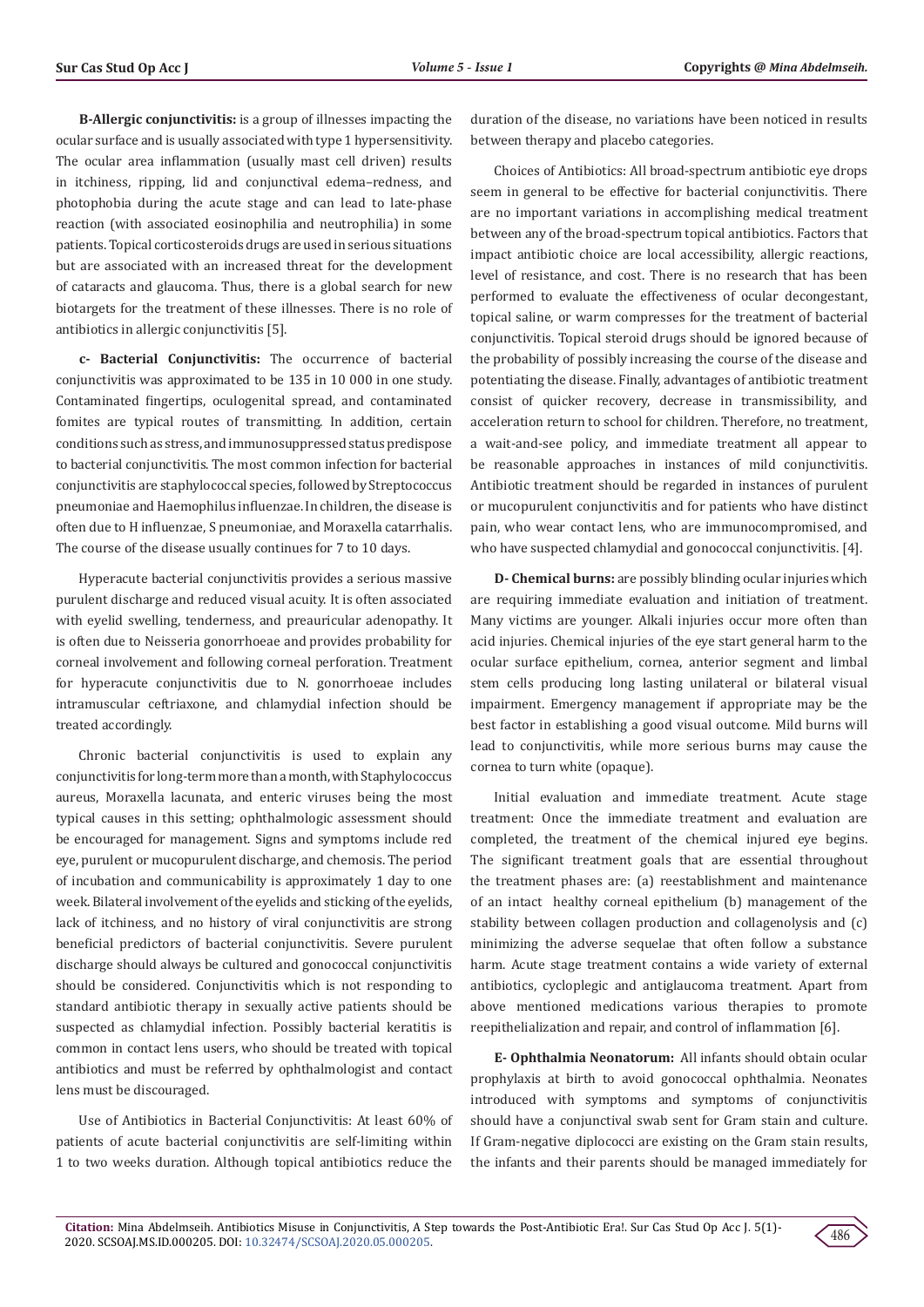assumed gonorrhea. Infants with chlamydial infection should be treated with oral antibiotics. Most of all other types of microbial conjunctivitis may be treatable with oral antibiotics, with the exception of Pseudomonas infection. Infants should be followed during their treatment and upon completion of treatment to ensure determination of symptoms. For patients which sexually transmitted bacteria are suggested as a factor, the mothers and their sexual partners should be managed [7].

**F- Zika Virus:** A lot of individuals who have been contaminated with Zika virus could not recognize they have the infection because they do not have symptoms. The most typical symptoms and symptoms of Zika are high temperature, rash, pain, or conjunctivitis (red eyes). Other typical symptoms consist of joint pain and headache. The incubation period for Zika virus is unknown, but is likely to be short from a few days to a week. There is no available medication or vaccine to treat or prevent Zika virus. Thus, start by treating the symptoms: Get plenty of rest. Drink fluids to avoid dehydration. Take medication such as acetaminophen (Tylenol®) or paracetamol to lessen high temperature and pain. If the patient takes medication for another healthcare problem, it is advised to talk to physician before taking additional medication [8].

**G- SARS-CoV-2 (Coronavirus):** Conjunctivitis is reported and it is associated with fever and respiratory symptoms such as sneezing,cough and shortness of breath besides a history of international travel. There is no available treatment or vaccine against it. Therefore, prophylaxis by protecting the mouth, nose and eyes with goggles is highly recommended [9].

## **Differential Diagnosis**

#### **A-blepharitis**

A usually chronic inflammation of the eyelids with scaling, mostly self-limiting [10].

#### **B-subconjunctival hemorrhage**

Sometimes dramatic, but usually harmless bleeding underneath the conjunctiva most often from spontaneous rupture of the small, fragile blood vessels, could be from a cough or sneezing [1].

#### **C-dry eye syndrome**

Triggered by either decreased tear production or increased tear film evaporation which often leads to irritation and redness [11].

#### **D-acute Glaucoma**

Implies damage to the optic nerve with the potential for irreversible vision damage which might be permanent unless treated rapidly, because of increased intraocular pressure inside the eyeball. Not all types of glaucoma are acute and not all are related with increased pressure [12].

## **E-keratitis**

A possibly inflammation or damage to the cornea, often associated with significant pain, light intolerance, and deterioration in visual acuity. Numerous causes consist of virus infection. Injury from contact lenses can cause to keratitis [12].

## **F-iritis**

Together with the ciliary body and choroid, the iris makes up the uvea, some portion of the center, pigmented, structures of the eye. Irritation of this layer (uveitis) requires rapid control and is assessed to be in charge of 10% of visual impairment in the United States [1].

## **G-scleritis**

A serious inflammation, often agonizing, that can lead to loss of vision, more than half patients have no identifiable cause. About 30-40% have an underlying auto-immune disease [13].

#### **H-episcleritis**

Most often a mild inflammation related disorder of the 'white' of the eye unassociated with eye complications on the other side to scleritis, it is usually self-limiting and symptomatic patients are usually initially treated with artificial eye drops with or without NSAID eye drops [14]. Acute infective conjunctivitis is a common presentation in primary healthcare. It is usually a mild condition and serious complications are rare. Clinical signs are a poor discriminator of bacterial and viral infections. Studies of treatment show that there is a high rate of clinical cure without any treatment (65% within 2-5 days). Treatment with topical antibiotics improves the rate of clinical recovery and this is more marked in the first 2-5 days after presentation, but less by 6-10 days. Studies comparing treatment with different antibiotics do not demonstrate that any one antibiotic is superior; the choice of antibiotic should be based on consideration of cost and bacterial resistance. The present practice of prescribing antibiotics to most cases is not necessary [15].

 Acute conjunctivitis is managed by ophthalmologists and other health care providers. Practice Pattern guidelines which is preferred by the American Academy of Ophthalmology declared that viral conjunctivitis does not react to antibiotics and mild bacterial conjunctivitis is usually self-limited. According to Shekhawat 's study of US Health care claimed that the information from Health care authorities reported an increase in the prevalence of prescribing topical antibiotics. Six million cases annually of acute conjunctivitis spend millions of dollars every year. The Aim of the study was to spot an increased number of patients who have had acute conjunctivitis treated with topical antibiotics and furthermore to decide the factors related to antibiotic utilization. To conclude, patients who have an ICD-9 diagnosis of unspecified conjunctivitis, unspecified acute conjunctivitis or adenoviral conjunctivitis should be monitored in the Health care facilities for at least 14 days after the initial diagnosis.

Conclusion measures and guidelines for the usage of antibiotics were discussed and advised that additional prescriptions for all

487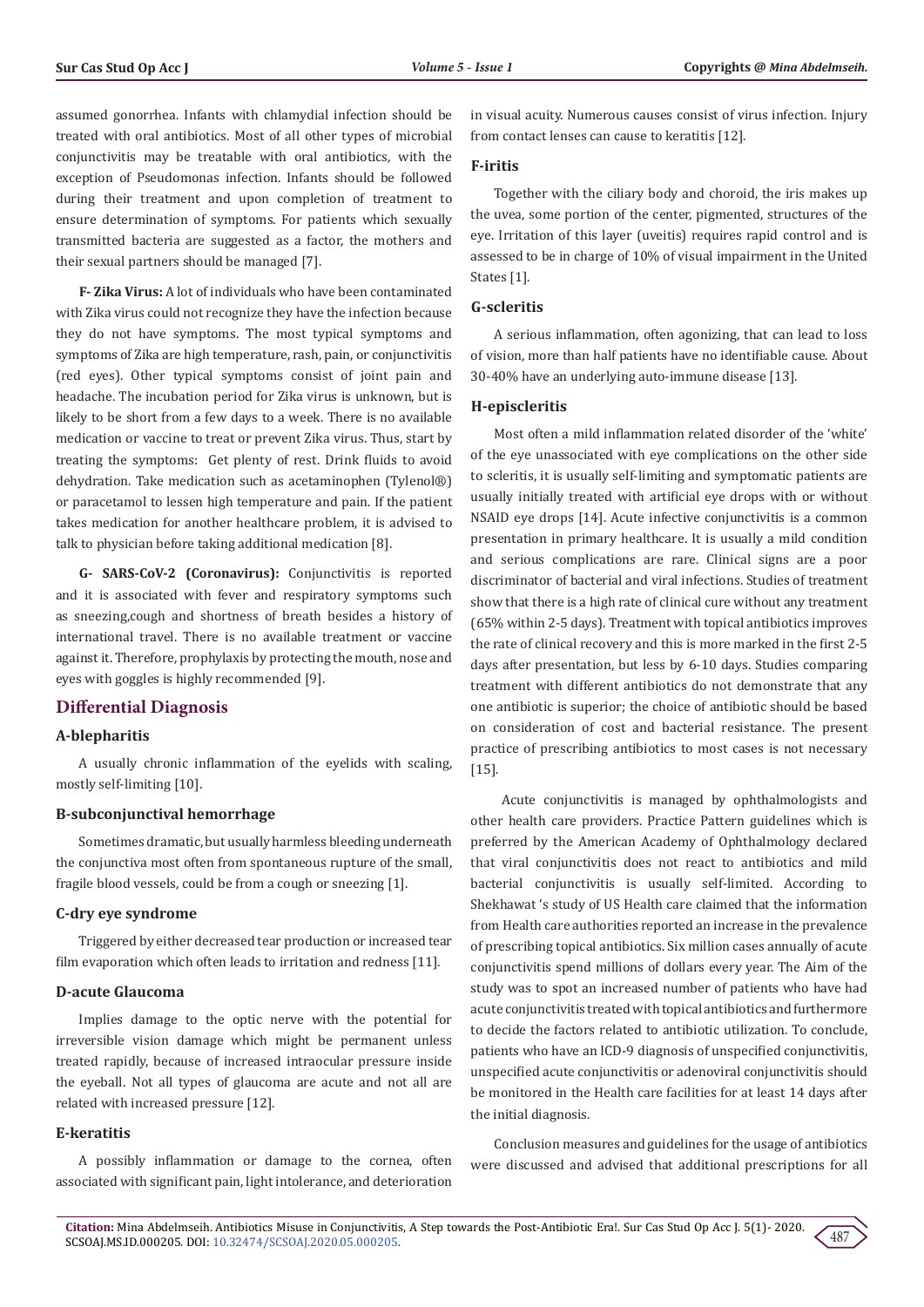significant major antibiotic classes such as fluoroquinolones, macrolides, aminoglycosides, sulfonamides, polymyxins and antibiotic-steroid combinations should be filled within 14 days from the initial diagnosis. Surprisingly, around 98% of patients filled their prescriptions within 3 days of the diagnosis, not 14 days as expected. Sociodemographic factors affect the usage which is more with younger, white, richer, more educated patients who have higher chances of filling prescriptions of topical antibiotics; nevertheless, health conditions, for example, diabetes or HIV infection did not seem to impact the utilization. Few patients of the study were only suitable candidates for antibiotics. Although an epidemiological information regarding relative incidence of bacterial vs. Viral conjunctivitis is limited, it may be exceptionally hard to accept that 58% of patients with red eyes examined at the primary outpatient offices across the U.S. have a severe, unremitting bacterial infection that warrants prompt antibiotic treatment [16].

 To decide GPs' determination of acute infective conjunctivitis (AIC)- one of the most common but least searched and investigated diseases of acute infections in primary health Care. Regarding Everitt et al, 236 (78%) GPs responded well to the survey. 92% of them who responded were certain about the finding of AIC. 95% normally prescribed topical antibiotics for AIC. Regardless of 58% expressed that they thought during the management that half of the cases they examined would be viral in origin. 36% claimed that they might misdiagnosis the viral conjunctivitis with the bacterial infection. GPs depend on variable findings to determine the type of AIC (99% using eye discharge, 31% using conjunctival edema). Also the Characteristics used to differentiate between viral and bacterial infections were not confirmed. GPs rarely performed eye swabs or cultures.

Most GPs still prescribe topical antibiotics for most cases of AIC-a condition which is self-limiting. New guidelines are required to investigate the potential benefits and impediments of topical antibiotics, and to create clinical or microbiological strategies to assist GPs during the prescription of the antibiotics [17].

 A review by Sheikh et al which consists of five trials which randomized a complete of 1034 participants. Three of the trials have been performed on specialist care centers and the two trials have been carried out in community care hospitals. The trials were heterogeneous in terms of their inclusion and exclusion criteria. The character of the intervention and the final results were assessed. Meta-analyses of the study on clinical and microbiological findings revealed that topical antibiotics were only an advantage in the early improvement for acute bacterial conjunctivitis from day 2 to day 5 and microbiological remission phases. From days 6-10 they noticed that those early improvements in medical and microbiological remissions phases were decreased but persisted. Antibiotics versus placebo for acute bacterial conjunctivitis; most cases resolved spontaneously with clinical remission accomplished in 65% from day 2 to day 5 for the patients who tried placebo. No

serious side effects have been stated in both the active or placebo trials, indicating that critical sight-threatening complications are infrequent.

Acute bacterial conjunctivitis is a self-limiting disease, but the use of antibiotics is associated with substantially improved rates of medical and microbiological remission. Acute bacterial conjunctivitis is an infective condition in which the eyes are red and inflamed. The disease isn't always critical and commonly recedes spontaneously within one week. Patients with acute conjunctivitis are often commenced on antibiotics, commonly eye drops or ointment to speed the recovery. The advantages of antibiotics for the patients of conjunctivitis were questioned. The evaluation of trials determined that the signs and symptoms of conjunctivitis improved rapidly in the patients taken antibiotics, but the benefits are marginal because the infection is mostly self-limiting [18].

The utilization of antibiotics eye drops for conjunctivitis increased by nearly 50% in UK since they were accessible over the counter (OTC) in the pharmacy in 2005 in spite of the truth from the clinical trials at the same year that antibiotics eye drops had a negligible benefit. According to the results of many studies in the United Kingdom, there was an urgent need to decrease the usage of antimicrobial agents considerably to restrain microscopic organisms procuring resistance to the drugs. It's exceptionally imperative that antibiotics are utilized where they're not needed. Eye drops over the counter for conjunctivitis have been extensively used however it has proved that they have a small benefit.

In June 2005, the Medicines and Healthcare Products Regulatory Agency (MHRA) reported that chloramphenicol eye drops were used for the treatment of bacterial conjunctivitis. Patients were able to obtain it from the Pharmacy as OTC instead of requiring a receipt from a specialist. At the same time in summer 2005, three clinical trials (one of them in the University of Oxford) were done to compare the usage of antibiotics eye drops versus Placebo for the treatment of conjunctivitis. The conclusion of these studies confirmed that antibiotics for both children and adults were used only to speed recovery of conjunctivitis. Around 80% of cases of conjunctivitis were self-limiting.

After these trials, the number of prescriptions for eye drops prescribed by GPs continuously dropped, however; the number of OTC eye drops were significantly increased by pharmacists. There were figures on chloramphenicol eye drops were received in the United kingdom between 2004 and 2007 from a National database that logs all NHS Medications. The number of chloramphenicol Eye drops which prescribed by GPs fell from 2.30 million in 2004 to 1.94 million in 2007, whereas over-the-counter medicines by drug specialists have expanded since they started in June 2005 to 1.46 million in 2007. Meaning adds up to chloramphenicol utilization has expanded from 2.30 million in 2004 to 3.40 million in 2007, a 47.8% increasement [19]. Whereas chloramphenicol has been

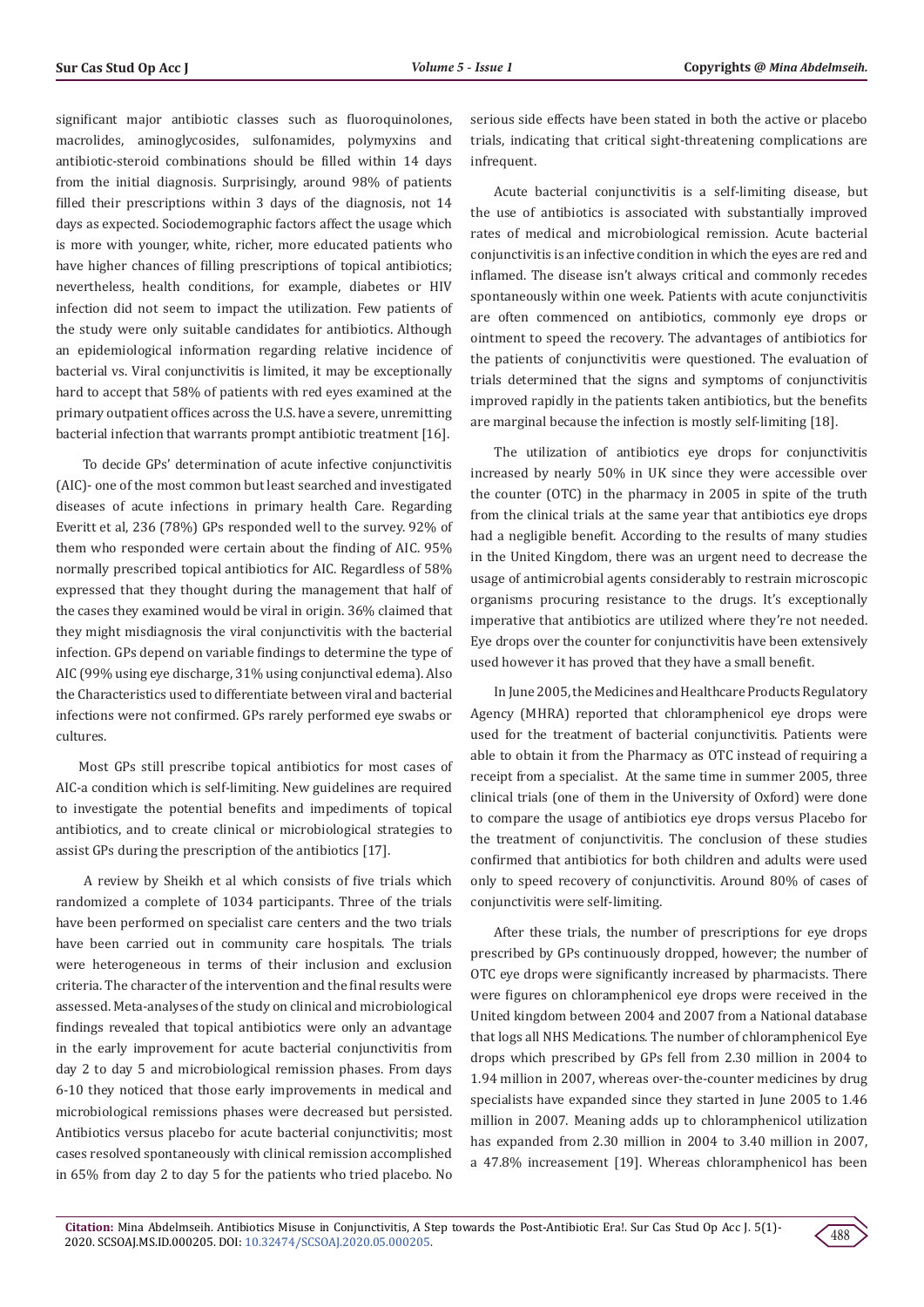around for 50 years and there have been exceptionally few issues with microbes obtaining resistance. Another antimicrobial for treatment of chlamydia was made accessible over the counter in 2008 and the MHRA has counseled around making an antimicrobial for urinary tract infections additionally accessible. There are no advanced antibiotics that could be accessible at the chemist. The move to supply greater convenience and include patients more in their treatment choices could be a worthy objective. But within the case of antimicrobials, policymakers have to adjust this point on how such moves influence in the general utilization

## **Antibiotic- Resistance**

There is antibiotic resistance between ocular pathogens during the era of increasing the resistance of systemic pathogens. The components contributing to the development of the resistance among ocular diseases due to the abuse of antibiotics for systemic infections as well as abuse of topical antibiotics within the eye [20]. Other contributing factors may promote such as improper dosing, abuse of antimicrobial for the treatment of viral and other nonbacterial infections, and repeated and extended use of antibiotics.

 There is no available method to measure antimicrobial concentration in ocular tissues during the topical treatment. Eye tissue-specific breakpoints are not accessible to determine the liability of ocular tissues to antibiotics. The concentration of external antibiotics in ocular tissue with topical treatment may surpass the minimum inhibitory concentration for common ocular infections [21,22];however, the high concentration of the topical antimicrobial in ocular tissue may be quickly weakened through tearing. Hence, considerations are required to resolve the elements of breakpoint versus antimicrobial resistance of ocular tissues and its relationship to the clinical reaction. Scientists declared that within the current guidelines the utilization of systemic breakpoints to decide the liability of ocular isolated remains valuable to track patterns of isolates and compare all available information [23].

 Different classes of topical antibiotics that have been utilized for the treatment of bacterial conjunctivitis, including aminoglycosides, polymyxin B combinations, macrolides and fluoroquinolones. Chloramphenicol is prohibited in the USA for its rare serious side effect of bone marrow depression. Resistance to gentamicin, tobramycin and polymyxin B was confirmed in a huge number of Streptococcus pneumoniae organisms for children with acute conjunctivitis [24]. Although there was no resistance reported in S. pneumoniae between 1989 and 1992 to gentamicin and tobramycin, it increased to 42.3 and 56% within the year 1997 and 2000 and 43.6 and 46% within a particular long duration [25]. No resistance has been found out within Haemophilus influenzae, a common cause of bacterial conjunctivitis, against aminoglycosides and polymyxin B. A large study was done between 1994-2003 of bacterial conjunctivitis conducted in South Florida, USA, 5.4% of Staphylococcus aureus organisms were ensured to be resistant

to gentamicin. High resistance to azithromycin was found to H. influenzae, S. pneumoniae, S. aureus and S. epidermidis organisms from bacterial conjunctivitis.

 A study has detected an increase in MRSA (Methicillin-Resistant Staphylococcus aureus) in bacterial conjunctivitis from 4.4% (1994- 1995) to 42.9% (2002-2003). There was a high resistance in MRSA to a lot of antibiotics including fluoroquinolones [26]. Because of coagulase-negative Staphylococcus (CoNS), there were dangerous devastating conditions such as keratitis and endophthalmitis. 19% of CoNS were reported to be resistant to gentamicin till 2003 and 2% were resistant to gatifloxacin [27]. In 2006, about 11% of CoNS from normal ocular surfaces and 53% of CoNS from endophthalmitis were thought to be resistant to gatifloxacin [28]. All ciprofloxacin considered to be resistant MRSA and MRSE (Methicillin-Resistant Staphylococcus epidermidis) to 4th generation fluoroquinolones such as gatifloxacin and moxifloxacin but not to besifloxacin, the most recent among the fluoroquinolones [29]. Besifloxacin is the primary fluoroquinolone that has been created for ophthalmic utilization and it is anticipated to escape the resistance among organisms because of lack of systemic utilization

The reduction of susceptibility of S. aureus to vancomycin was first reported in Japan in 1997 within systemic infections [30]. Using disc diffusion susceptibility testing method, there are some reports of vancomycin resistant S. aureus (VRSA) ocular infections [31]; however, till today there are no confirmed VRSA ocular isolates. U.S Healthcare systems in addition to patients and their relatives are suffering from antibiotic-resistant infections which are considered a significant socioeconomic burden in the U.S.. They are common in the hospitals because of high rates of invasive procedures, and antibiotic usage. Statistically around two million Americans per year have experienced healthcare–associated infections (HAIs) which results in 99,000 deaths, because of antibacterial-resistant organisms. It was reported that two HAIs (sepsis and pneumonia) were the main reason for the deaths of nearly 50,000 Americans which cost more than \$8 billion to the US health system [32].

 The exceptional health benefits gained with antibiotics are threatened by the rapidly evolving resistant bacteria.This problem is global, representing the overuse of these drugs worldwide and the lack of the pharmaceutical companies ' development of new antibiotic agents to tackle the challenge. Antibiotic-resistant infections put a significant burden on the U.S. health and economy. Most of the drugs right now are modifications of existing classes of antibiotics and they are short-term arrangements. The report found exceptionally few potential treatment alternatives for those antibiotic-resistant diseases distinguished by WHO as the most prominent danger to health.

Antibiotic resistance may be a worldwide health crisis that will genuinely jeopardize advances in cutting-edge medication. There's a critical requirement for more venture in research

489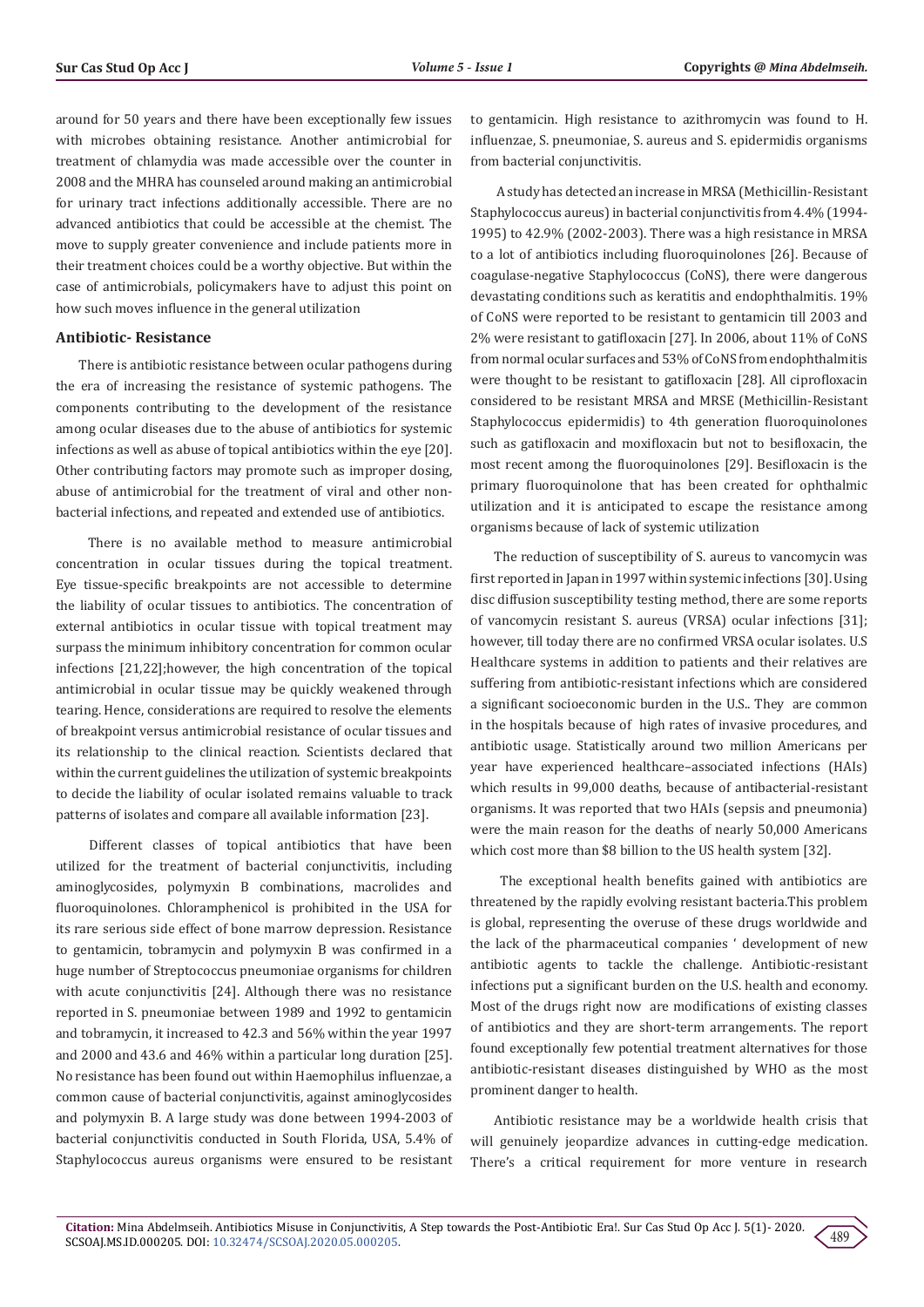and advancement for antibiotic-resistant diseases, unless we'll be constrained back to a time when patients are dreaded from common infections and risked their lives from minor surgery. There are moreover exceptionally few oral antibiotics, however, these are basic definitions for treating infections outside medical centers or in resource-limited settings. Pharmaceutical companies and scientists must critically search for new antibiotics against certain sorts of diseases which could kill patients in a matter of days since we have no line of protection [33]

.New medications alone, will not be adequate to combat the risk of antimicrobial resistance. WHO works with nations and accomplices to avoid infections and to cultivate utilization of existing and future antimicrobials. WHO is additionally creating guidance for the responsible use of antimicrobials within the human, creature and agrarian divisions. In conclusion, antibiotic resistance among ocular organisms could be a challenge to the ophthalmologists and a global crisis to healthcare systems including patients and their families. Resistance to most groups of antibiotics is expanding within a decrease of the effectiveness of numerous commonly used topical antibiotics. New scientific guidelines should be arranged to help both doctors and patients to avoid misuse of antibiotics. In addition to new generations of antibiotics, proper use of antibiotics could be a life saving factor and help to decrease billions of unnecessary costs.

### **References**

- 1. [Cronau H, Kankanala RR, Mauger T \(2010\) "Diagnosis and management](https://www.aafp.org/afp/2010/0115/p137.html)  [of red eye in primary care". American family physician 81\(2\): 137-144.](https://www.aafp.org/afp/2010/0115/p137.html)
- 2. Smeltzer Suzanne C (2010) Brunner & Suddarth's textbook of medicalsurgical nursing. (12<sup>th</sup> edn), Wolters Kluwer Health/Lippincott Williams & Wilkins, Philadelphia, USA, pp. 1787.
- 3. "Facts About Pink Eye" (2016) National Eye Institute. November 2015. Retrieved 8 March 2016.
- 4. [Azari AA, Barney NP \(2013\) "Conjunctivitis: a systematic review of](https://pubmed.ncbi.nlm.nih.gov/24150468/)  [diagnosis and treatment". JAMA 310\(16\): 1721-1729.](https://pubmed.ncbi.nlm.nih.gov/24150468/)
- 5. [Ono SJ, Abelson MB \(2005\) "Allergic conjunctivitis: update on](https://pubmed.ncbi.nlm.nih.gov/15637556/)  [pathophysiology and prospects for future treatment". J Allergy Clin](https://pubmed.ncbi.nlm.nih.gov/15637556/)  [Immunol 115\(1\): 118-122.](https://pubmed.ncbi.nlm.nih.gov/15637556/)
- 6. [Parul Singh, Manoj Tyagi, Yogesh Kumar K, Gupta K, Sharma PD](https://pubmed.ncbi.nlm.nih.gov/24082664/)  [\(2013\)"Ocular chemical injuries and their management". Oman J](https://pubmed.ncbi.nlm.nih.gov/24082664/)  [Ophthalmol 6\(2\): 83-86.](https://pubmed.ncbi.nlm.nih.gov/24082664/)
- 7. Matejcek A, Goldman RD (2013) Treatment and prevention of ophthalmia neonatorum. Can Fam Physician 59(11): 1187-1190.
- 8. "Symptoms, Diagnosis, & Treatment of Zika Virus". Zika Virus Home. Centers for Disease Control and Prevention. Retrieved 29 April 2016.
- 9. https://www.aao.org/headline/alert-important-coronavirus-context
- 10. [Jackson WB \(2008\) "Blepharitis: current strategies for diagnosis and](https://pubmed.ncbi.nlm.nih.gov/18347619/)  [management". Can J Ophthalmol 43\(2\): 170-179.](https://pubmed.ncbi.nlm.nih.gov/18347619/)
- 11."Keratoconjunctivitis, Sicca". eMedicine. WebMD, Inc. January 27, 2010. Retrieved September 3, 2010.
- 12. Dargin JM, Lowenstein RA (2008) "The painful eye". Emerg Med Clin North Am 26(1): 199-216.
- 13. Sims J (2012) "Scleritis: presentations, disease associations and management". Postgrad Med J 88 (1046): 713-718.
- 14. [Jabs DA, Mudun A, Dunn JP, Marsh MJ \(2000\) "Episcleritis and scleritis:](https://pubmed.ncbi.nlm.nih.gov/11024419/) [clinical features and treatment results". Am J Ophthalmol 130\(4\): 469-](https://pubmed.ncbi.nlm.nih.gov/11024419/) [476.](https://pubmed.ncbi.nlm.nih.gov/11024419/)
- 15. [Rose P \(2007\) "Management strategies for acute infective conjunctivitis](https://pubmed.ncbi.nlm.nih.gov/17696792/) [in primary care: a systematic review". Expert Opin Pharmacother 8\(12\):](https://pubmed.ncbi.nlm.nih.gov/17696792/) [1903-2121.](https://pubmed.ncbi.nlm.nih.gov/17696792/)
- 16. Shekhawat N (2016) Substantial over-prescription of antibiotics for acute conjunctivitis in the United States. Presented at: American Ophthalmological Society, Colorado Springs.
- 17. Everitt H, Little P (2002) How do GPs diagnose and manage acute infective conjunctivitis? A GP survey. Fam Pract 19(6): 658-660.
- 18. Sheikh A, Hurwitz B, van Schayck CP, McLean S, Nurmatov U (2012) Antibiotics versus placebo for acute bacterial conjunctivitis. Cochrane Database Syst Rev 12: 9.
- 19. University of Oxford. "Over-the-counter eye drops raise concern over antibiotic resistance." ScienceDaily. ScienceDaily, 30.
- 20. [Fintelmann RE, Hoskins EN, Leitman TM, Keenan JD, Gaynor BD, et](https://pubmed.ncbi.nlm.nih.gov/21482865/) [al. \(2011\) Topical fluoroquinolone use as a risk factor for in vitro](https://pubmed.ncbi.nlm.nih.gov/21482865/) [fluoroquinolone resistance in ocular cultures. Arch Ophthalmol 129:](https://pubmed.ncbi.nlm.nih.gov/21482865/) [399-402.](https://pubmed.ncbi.nlm.nih.gov/21482865/)
- 21. Leeming JP (1999) Treatment of ocular infections with topical antibacterials. Clin Pharmacokinet 37: 351-360.
- 22. [Varaldo PE \(2002\) Antimicrobial resistance and susceptibility testing:](https://pubmed.ncbi.nlm.nih.gov/12095999/) [An evergreen topic. J Antimicrob Chemother 50: 1-4.](https://pubmed.ncbi.nlm.nih.gov/12095999/)
- 23. [Kaliamurthy J, Nelson JC, Geraldine P, Parmar P, Kalavathy CM, et al.](https://pubmed.ncbi.nlm.nih.gov/15746568/) [\(2005\) Comparison of in vitro susceptibilities of ocular bacterial isolates](https://pubmed.ncbi.nlm.nih.gov/15746568/) [to gatifloxacin and other topical antibiotics. Ophthalmic Res 37: 117-](https://pubmed.ncbi.nlm.nih.gov/15746568/) [122.](https://pubmed.ncbi.nlm.nih.gov/15746568/)
- 24. [Block SL, Hedrick J, Tyler R, Smith A, Findlay R, et al. \(2000\) Increasing](https://pubmed.ncbi.nlm.nih.gov/10817723/) [bacterial resistance in pediatric acute conjunctivitis \(1997-1998\).](https://pubmed.ncbi.nlm.nih.gov/10817723/) [Antimicrob Agents Chemother 44: 1650-1654.](https://pubmed.ncbi.nlm.nih.gov/10817723/)
- 25. [Chalita MR, Hofling-Lima AL, Paranhos A Jr, Schor P, Belfort R \(2004\)](https://pubmed.ncbi.nlm.nih.gov/14700643/https:/pubmed.ncbi.nlm.nih.gov/10817723/) [Shifting trends in in vitro antibiotic susceptibilities for common ocular](https://pubmed.ncbi.nlm.nih.gov/14700643/https:/pubmed.ncbi.nlm.nih.gov/10817723/) [isolates during a period of 15 years. Am J Ophthalmol 137: 43-51.](https://pubmed.ncbi.nlm.nih.gov/14700643/https:/pubmed.ncbi.nlm.nih.gov/10817723/)
- 26. Asbell PA, Colby KA, Deng S, McDonnell P, Meisler DM, et al. (2008) Ocular TRUST: Nationwide antimicrobial susceptibility patterns in ocular isolates. Am J Ophthalmol 145: 951-958.
- 27. [Morrissey I, Burnett R, Viljoen L, Robbins M \(2004\) Surveillance of the](https://pubmed.ncbi.nlm.nih.gov/15236917/) [susceptibility of ocular bacterial pathogens to the fluoroquinolone,](https://pubmed.ncbi.nlm.nih.gov/15236917/) [gatifloxacin and other antimicrobials in Europe during 2001/2002. J](https://pubmed.ncbi.nlm.nih.gov/15236917/) [Infect 49: 109-114.](https://pubmed.ncbi.nlm.nih.gov/15236917/)
- 28. Harper T, Miller D, Flynn HW (2007) In vitro efficacy and pharmacodynamic indices for antibiotics against coagulase-negative staphylococcus endophthalmitis isolates. Ophthalmology 114: 871-875.
- 29. [Haas W, Pillar CM, Zurenko GE, Lee JC, Brunner LS, et al. \(2009\)](https://pubmed.ncbi.nlm.nih.gov/19506065/) [Besifloxacin, a novel fluoroquinolone, has broad-spectrum in vitro](https://pubmed.ncbi.nlm.nih.gov/19506065/) [activity against aerobic and anerobic bacteria. Antimicrob Agents](https://pubmed.ncbi.nlm.nih.gov/19506065/) [Chemother 53: 3552-3560.](https://pubmed.ncbi.nlm.nih.gov/19506065/)
- 30. [Howden BP, Davies JK, Johnson PD, Stinear TP, Grayson ML \(2010\)](https://pubmed.ncbi.nlm.nih.gov/20065327/) [Reduced vancomycin susceptibility in Staphylococcus aureus, including](https://pubmed.ncbi.nlm.nih.gov/20065327/) [intermediate and heterogenous vancomycin-intermediate strains:](https://pubmed.ncbi.nlm.nih.gov/20065327/) [Resistance mechanisms, laboratory detection, and clinical implications.](https://pubmed.ncbi.nlm.nih.gov/20065327/) [Clin Microbiol Rev 23: 99-139.](https://pubmed.ncbi.nlm.nih.gov/20065327/)
- 31. [Khosravi AD, Mehdinejad M, Heidari M \(2007\) Bacteriological findings](https://pubmed.ncbi.nlm.nih.gov/17657382/) [in patients with ocular infection and antibiotic susceptibility patterns of](https://pubmed.ncbi.nlm.nih.gov/17657382/) [isolated pathogens. Singapore Med J 48: 741-743.](https://pubmed.ncbi.nlm.nih.gov/17657382/)
- 32. [Ventola CL \(2015\) The Antibiotic Resistance Crisis: Part 1: Causes and](https://pubmed.ncbi.nlm.nih.gov/25859123/) [Threats. Pharmacy and Therapeutics 40\(4\): 277-283.](https://pubmed.ncbi.nlm.nih.gov/25859123/)
- 33. http://www.who.int/en/news-room/detail/20-09-2017-the-world-isrunning-out-of-antibiotics-who-report-confirms